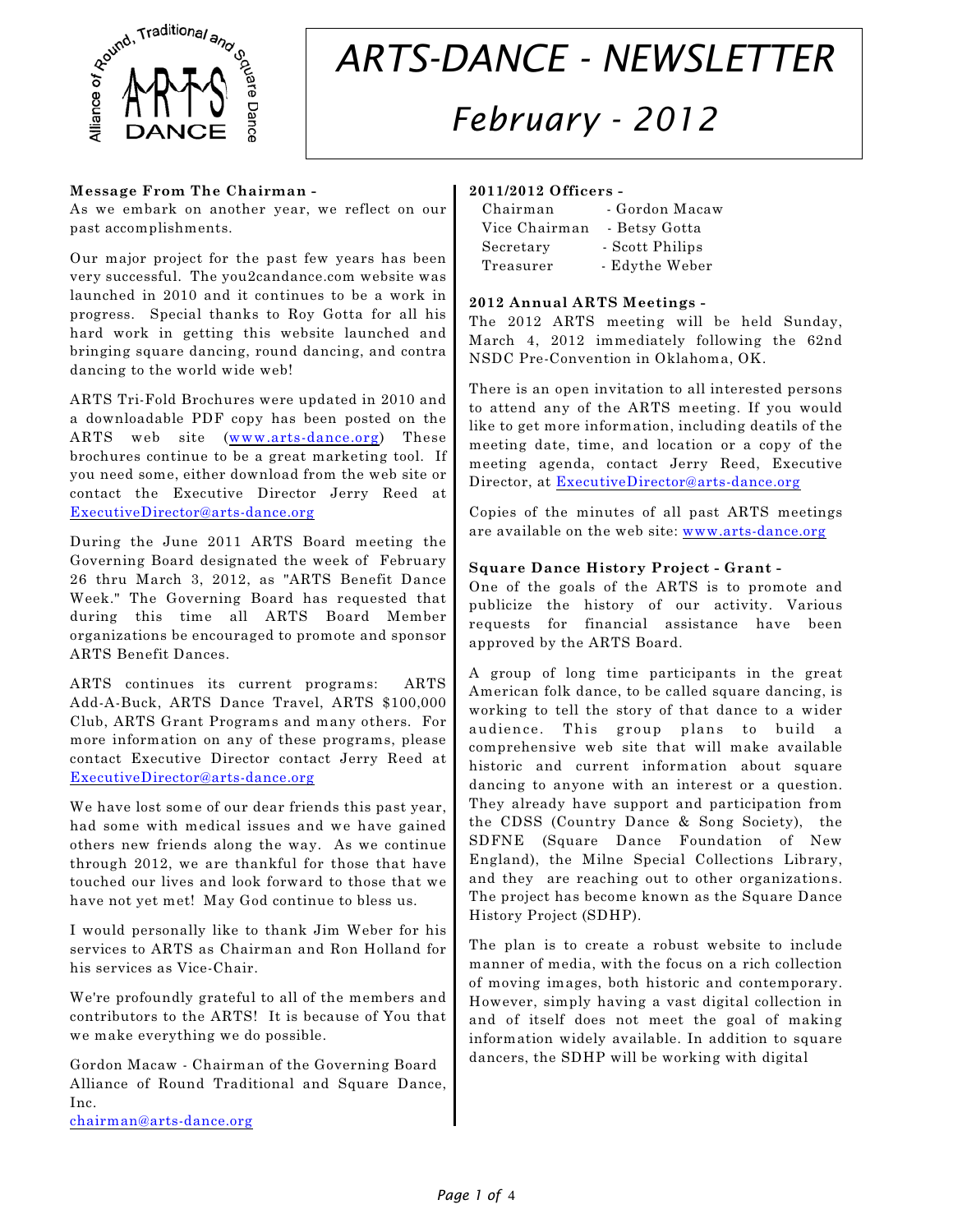#### (Continued from page 1)

librarians and web site designers to make sure the site is both comprehensive and accessible to users with many different interests. In addition to providing its own materials -- film and video, photographs, text, audio clips -- the Square Dance History site will also link to websites of other organizations.

In 2011 a Grant request from the SDHPt, which had been submitted by Jim Mayo, was approved in the amount of \$2,500.00 to be used to provide financial support to the SDHP. SDHP is working toward completion of their work and has created a web site, please visit: http:SquareDanceHistory.org

## **ARTS-DANCE - Education Grant Program-**

ARTS-Dance has created an Educational Grant Program, to encourage various dance organizations to conduct Educational Seminars which would inform and educate attendees about various topics related to the activity and help promote ARTS-Dance. In addition to the other topics, the seminars MUST also cover who and what ARTS is and its goals and accomplishments. Any square, round, contra, clogging, or folk dance organization willing to present a program which includes explaining ARTS and its function in the dance community can apply.

Associations, organizations, or dance promoters may apply for an Educational Grant of up to \$200.00 (or up to 50% of the costs, whichever is less) to cover the costs to present a seminar which includes a session explaining ARTS, its history, accomplishments, and current and future programs. This session can be a method to introduce ARTS to the dancing community, and further familiarize others with ARTS accomplishments and programs. A sign-in list of attendees must be circulated at the session, and if 10 or more attend, the session would qualify for a grant. If there are less than 10 attendees, the organization would not qualify for funds. Any consideration would be subject to availability of funds.

The leaders must complete the Educational Grant Form, which can be obtained from any ARTS officer or can be printed from the ARTS-Dance web site: [www.arts-dance.org](http://www.arts-dance.org). The application must be submitted to the ARTS Executive Director at 943 Tamarind, Rockledge FL 32955, or Email: [ExecutiveDirector@arts-dance.org](mailto:ExecutiveDirector@arts-dance.org) and must be received at least 60 days prior to the event. An estimate of expenses must be completed on the application. After review, ARTS will notify the applicant if they qualify for the grant. No organization may receive more than one grant in any one calender year.

## **Facebook Account -**

The ARTS has established a Facebook account – it's just called ARTS. For more information contact Jim Weber at: [webmaster@arts-dance.org](mailto:webmaster@arts-dance.org)

The ARTS-Dance is non-profit organized and is operated to generate public awareness and promote growth and acceptance of contemporary Square, Round, Traditional, Contra, Clog, Line & Folk Dancing..

## **BackGrounder -**

Another project of The ARTS is the Information and History BACKGROUNDER this outstanding document provides descriptions of our dancing, historical details, and some of the health benefits of dancing, This document is available on the ARTS web site. We invite you to print copies to help publicize our activity. A PDF file of the Backgrounder with an editable space for adding local information has been posted on the ARTS web site [www.arts-dance.org](http://www.arts-dance.org)..

## **ARTS Email Tree -**

The ARTS has developed a system to help disseminate information directly to all dancers. Email tree representatives for over 22 states have agreed to serve as contact points for the ARTS Email Tree. The system will work as follows: 1) Information will be sent to the Email Tree Representatives (Reps), 2) The Email Reps will send the information to the people on their mailing list, 3) These people will send the information to the people on their mailing list, 4) The process will continue until the information is delivered to the dancers in the local clubs. If you would like to help, please contact the Executive Director, Jerry Reed at: [ExecutiveDirector@arts-dance.org](mailto:ExecutiveDirector@arts-dance.org) We welcome and value your comments.

## **ARTS-Dance Publicity -**

In spite of the efforts of many over the years, ARTS-Dance is still a relatively unknown entity to many dancers. To help explain who we are and some of our goals and accomplishments we present Educational Seminars during the NSDCs and USAWest conventions.

The ARTS administers a Grant Program to help dancer groups finance educational seminars or gatherings. For more information visit: [www.arts-dance.org](http://www.arts-dance.org):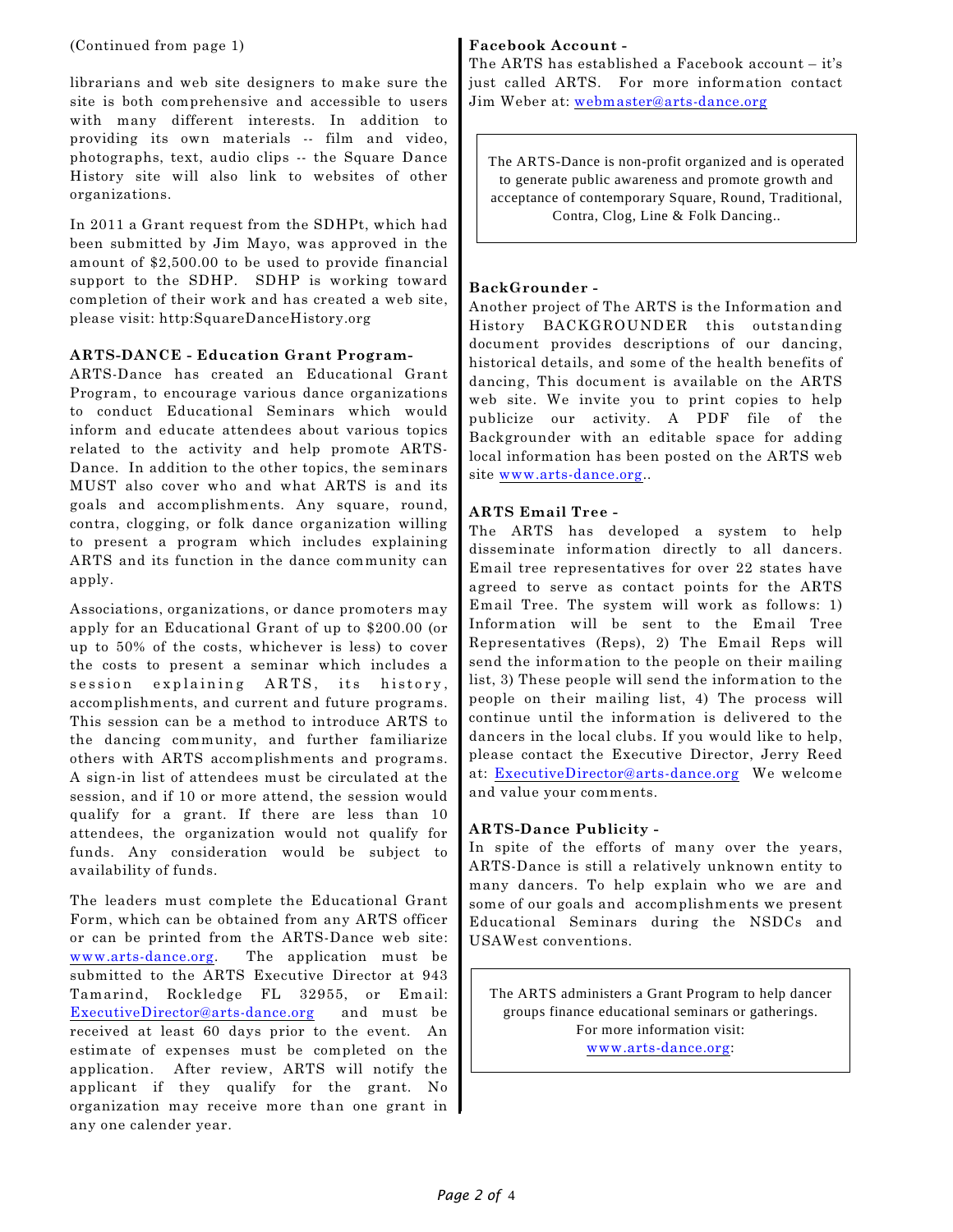#### **You2CanDance.com -**

The You 2 Can Dance web site which can be viewed at www.you2candance.com is up and operational. Launched at the National Square Dance Convention in Louisville, KY in June 2010, all three videos are there for the viewing, as well as detailed explanations of the three dance forms, Squares, Rounds, and Contras. The find a caller section has been completed, with over 2,000 caller's information available. The Cuer and Club listings are next. The callers were added first because a database with most of the known callers in North America was available. Unfortunately, the same cannot be said for cuers or clubs. If State square dance organizations have their club information available in an Excel database, please send that database to Roy Gotta at info@you2candance.com. This will get your club's info added to the site much quicker. The same goes for any round dance leader associations. Listed below are ways to use the new web site to help promote dancing in your area. If you have any additional ideas, please send them to Roy Gotta.

#### *How to Use You 2 Can Dance*

1. Make you2candance.com your home page. Every time you go on line, you will register a "hit" to the site. This helps it move to the earlier pages when someone does a search.

2. If you have a web site, be sure to add a link to this site. The number of links to a web site is a major factor in moving it to the first few pages of search engines.

3. Make sure you are listed on the web site, whether you are a caller, cuer, or club.

- ! If you have a web site, we will put a link to your site.
- ! If you have an email address, we will put a link to it for immediate contact by a visitor to the site.
- ! Send data to info@you2candance.com

4.Everywhere you can, advertise "you2candance.com". It is a non threatening, no pressure way to get people to check us out, and no one will bother you unless you choose to be a contact.

! Put a little sign in one of your car's rear windows. Just you2candance.com, nothing else. You don't have to put your phone number or any explanation. If enough people do this, eventually people will visit the site, just to see what it's all about.

! Print up business cards that just say www.you2candance.com. Leave them laying around in waiting rooms, libraries, on supermarket bulletin board, anywhere someone might just pick it up and say "What the heck is this?"

! Make up a banner and hang it outside where you dance, or when you do a demo.

5. Use this web site on your flyers for open houses or other recruiting literature. People unfamiliar with the dance activity can watch a video of actual dancers and listen to a description of the activity given by a professional voice-over artist.

6. This web site isn't by any means the only tool you will need to help our activities grow. It is, however, another weapon to put in your arsenal. ARTS-Dance has created this to help you educate the public about what it is that we enjoy so much.

Remember, the more times someone sees something, hears something, comes into contact with something, the more likely they are to at least give it a try. After all, that's all we're asking, just give us a try.

> Next ARTS Meeting 9:00 AM - Sunday, March4, 2012 Immediately Following the  $61<sup>st</sup>$  NSDC Pre-Convention - Oklahoma City, OK

# **ARTS-Dance and NSDC and USAWest -**

The ARTS has supported the National Square Dance Conventions and the USAWest Conventions since its inception. We provide information seminars as part of the convention education program and we have a display in the Showcase Of Ideas. The Board encourages all dancers, callers, and cuers to attend these events. When thousands of dancers get together, you cannot help but have fun

## **ARTS-Dance at 61 NSDC -t**

The  $61<sup>st</sup> NSDC$  will be held in Spokane, WA Detroit, MI, June 27 - 30, 2012. This promises to be another fun-filled convention. For information visit: [www.61nsdc.com](http://www.59nsdc.com)

The ARTS will exhibit our high-quality information Tri-Fold. This brochure provides information about The ARTS including Board Members, accomplishments, and plans. Copies of the Backgrounder brochure and You2CanDance will also be available.

The ARTS will also present Educational Seminars: - You2candance.com - Promoting Dancing Through The ARTS Website

 - Potential & Perspective - the Future of Our Activity